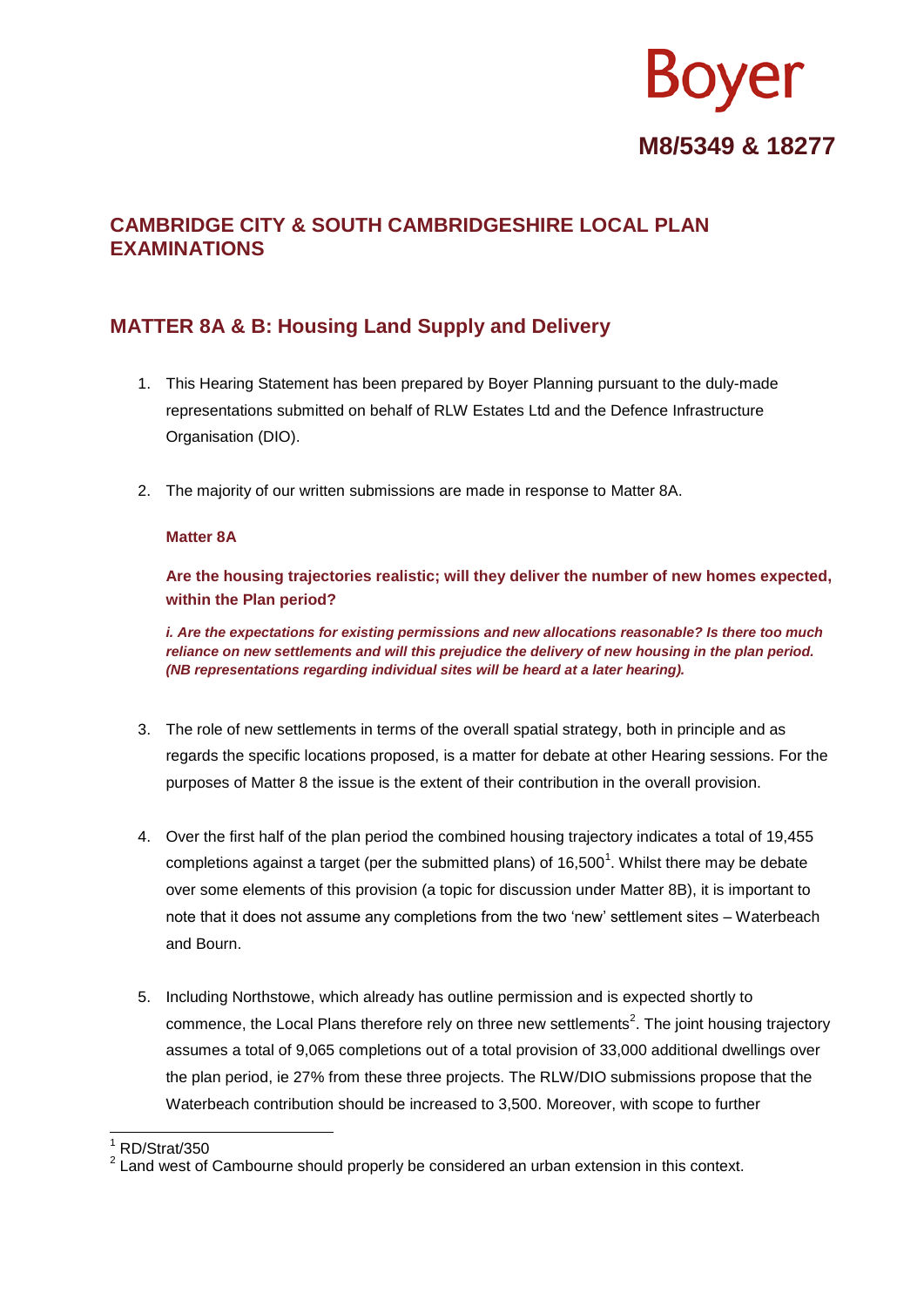accelerate delivery, this contribution could be increased. This would not increase the proportional contribution of new settlements if there is a corresponding increase in overall provision (as we have previously argued for).

- 6. Two issues arise from this: first, whether this scale of provision will distort the housing market and undermine the ability to satisfy demand overall; second, whether the practicalities of implementation will prejudice achievement of the trajectory. In addressing these issues, it is important to bear in mind that new settlements are a long-standing and established component of strategic housing provision in the Cambridge area.
- 7. The report prepared for RLW by Jones Lang LaSalle (RD/RLW & DIO/020) addressed the first of these points, in the context of housing market circumstances at the time of the 2012 consultation. Based on an analysis of demand and supply, sales, rental and investment markets, new build activity etc, it demonstrated the ability of the sub-regional housing market (defined as comprising these two Local Plan areas) to absorb a development of some 12,750<sup>3</sup> dwellings at Waterbeach. It identified that the focus for new housing completions outside the city centre and inner suburbs in the period 2006 – 2011 had been in the western sector, including Cambourne, a pattern that has been maintained with the major developments underway to the south and north west of the city.
- 8. Moreover this southern and western focus to the distribution of new housing is set to continue under the strategy of these Local Plans with Waterbeach being the only major development area for housing on the northern radial out of the city (A10 corridor)<sup>4</sup>. This is of particular significance given the existence of key employment locations lying to the north of the city, which the strategy seeks to intensify with the proposals for Cambridge Northern Fringe East (Policy SS/4), and the accessibility of these locations from the new town at Waterbeach by sustainable transport modes – cycle, bus and rail.
- 9. These factors serve to reinforce the findings of the JLL report that the Waterbeach new town would have a beneficial effect on the housing market and economy of the sub region.
- 10. Turning to the second issue (the practicalities of implementation), it has to be acknowledged that large scale mixed use schemes are likely to involve a longer lead-in time than smaller single-use developments. It may be convenient for those opposed to new settlements to point to the chequered performance of Northstowe, the most recent example, which plainly has taken a considerably longer-time to bring forward than envisaged when first allocated in the 2003 Structure Plan. It is however entirely fallacious to use that as a precedent for other cases.

 3 The maximum number then under consideration

 $<sup>4</sup>$  See for instance the Key Diagram) in the South Cambs Local Plan (Fig 1, page 28)</sup>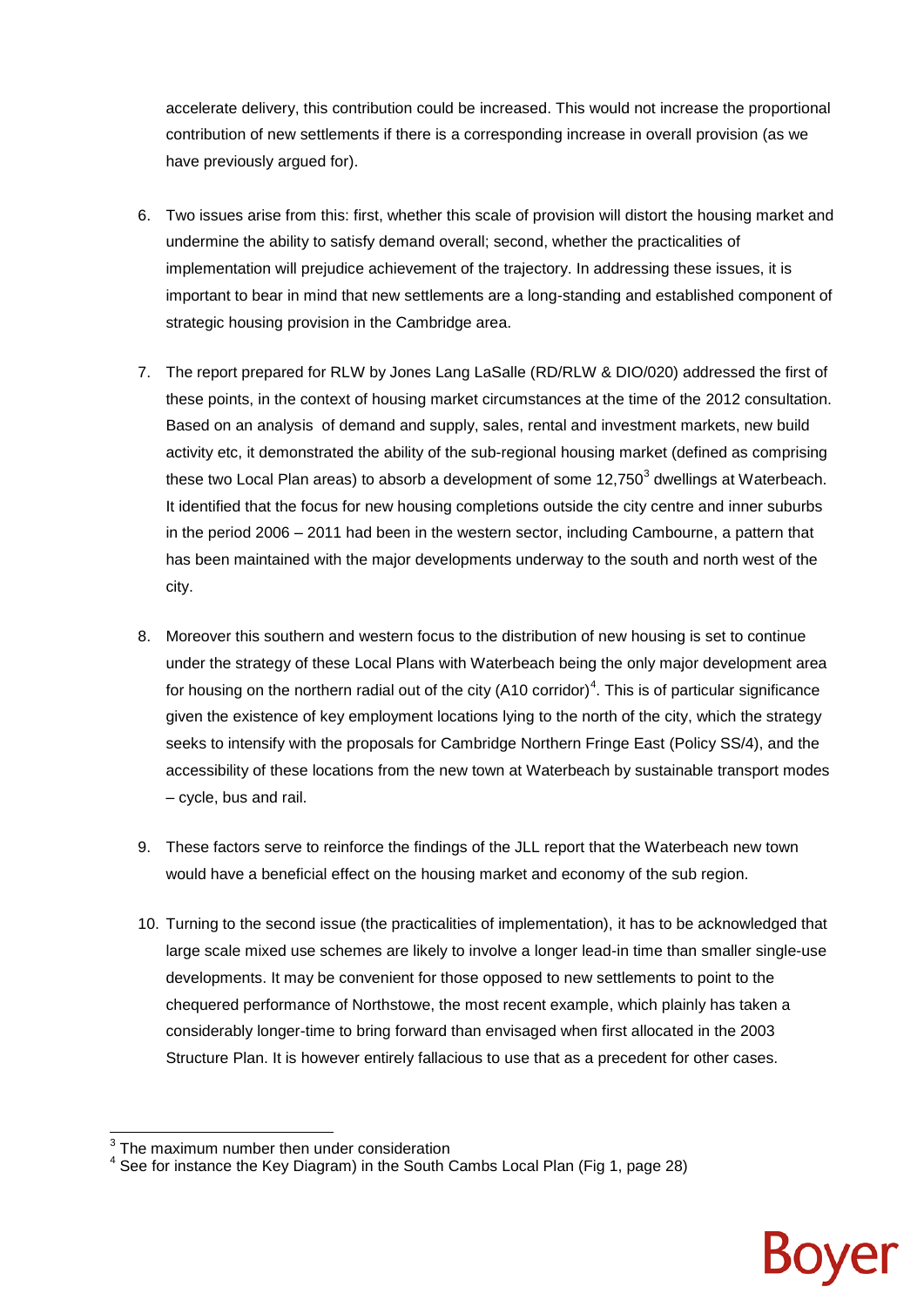- 11. The matter can only be assessed on a project-specific basis. Relevant factors include the complexity of land ownership and the involvement of development agencies, the engagement of statutory undertakers and other infrastructure providers, the robustness of delivery arrangements, the commitment of the local authorities concerned.
- 12. As regards Waterbeach, these considerations all point favourably towards prompt delivery. Whilst the details of the proposal are not for debate at this session, the following commentary illustrates the position:

*Land ownership/Development managers:* There are no landownership constraints preventing timely delivery. Two parties (DIO and The Waterbeach Trust) own virtually all the land within the new settlement boundary<sup>5</sup> and they are working in tandem. All land is either currently vacant or subject to short term occupational arrangements. Each party has also appointed development managers to drive forward early delivery – in the case of DIO, they have appointed Urban & Civic and the Trust have appointed RLW, who in addition also own or control land outside of the settlement boundary necessary to facilitate delivery.

*Infrastructure Providers:* RLW/DIO through their consultant teams have been engaged in detailed discussions with the principal infrastructure bodies since well before the current Local Plan process commenced. It is worth bearing in mind in this context that this is not the first comprehensive promotion of the Waterbeach scheme. That took place through the Cambridgeshire & Peterborough Structure Plan (2003), the EIP for which examined the suitability of Waterbeach in detail alongside Northstowe. The dialogue developed at that stage with (among others) County Transportation officers, the Environment Agency, Anglian Water, Network Rail, the Highways Agency, has been maintained and developed since then, incorporating bus service providers, other public utility companies etc. The comprehensive evidence base submitted as part of the 2012 Issues & Options consultation (see Examination Reference Documents in the RLW & DIO series) demonstrates the progress achieved at that stage in relation to various infrastructure matters. Since then further detailed work has progressed, and is progressing, on the key topics, and this will be reflected in Statements of Common Ground to be presented at the appropriate stages of the Examination, including Waterbeach specific hearings.

*Delivery approach:* The robustness of any project depends on the degree of success in co-ordinating planning and delivery processes, including securing the funding necessary to implement the scheme. Previous information has been submitted on delivery strategy,

l

 $5$  The existing sewage treatment works is owned by AWG. Relocation in conjunction with a new works to serve the development is anticipated on land controlled by RLW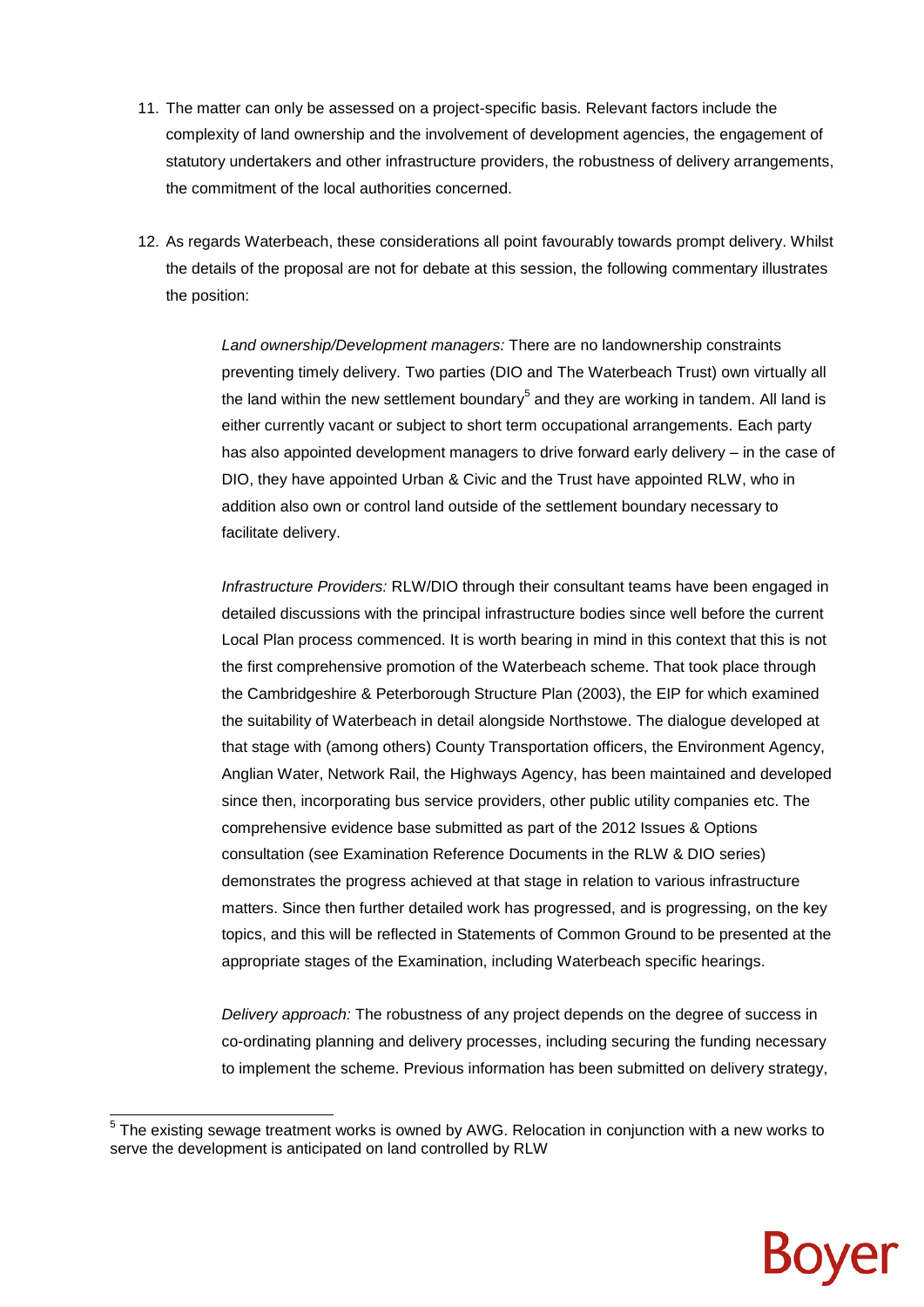as set out in RD/RLW & DIO/030. The appointment of development managers has further reinforced the commitment to delivery and work is on-going to set out a cohesive, sustainable and deliverable approach. There are good reasons to be confident that the scheme will be delivered in a timely manner. For example, RLW representing the Trust, and U&C representing DIO, are well capitalised and therefore capable of undertaking the upfront investment and long-term commitment necessary for a project of this scale.

*Local authorities:* Confirmation of a policy commitment to the new town through the Local Plan is important to cement. Moreover, it is essential that, even though an element of the project will extend beyond the plan period, this Local Plan must commit to the full scheme in order to secure the District Council's and landowners' objective to plan comprehensively and ensure deliverability. Positive working and collaboration with the local authorities and various statutory bodies is well-established, having been in place over a number of years. Moving forward, the potential to establish governance and project management arrangements between the landowners, developers and the local authorities is being actively explored in order to enhance delivery of the full scheme.

- 13. In conclusion on this point therefore we submit that:
	- New settlements do not form an excessive part of the housing provision strategy of the current Local Plans;
	- The housing trajectory is not dependent on any completions from the two 'new' settlements in the first half of the plan period (notwithstanding that there may be scope for and benefit in allowing earlier development at Waterbeach);
	- The spatial distribution of new housing has been and continues to be skewed towards the west and the south of the city. Waterbeach is the only major development area in the northern sector and has a key role to play in serving that housing market;
	- The requirements and delivery arrangements for each scheme must be assessed individually. We have illustrated this in relation to Waterbeach, whilst recognising that detailed consideration of the scheme will follow in due course.

### *ii. Is there sufficient flexibility to deal with changing circumstances and/or uncertainty over when allocations will come forward for development?*

- 14. The concept of flexibility is an integral and essential component of sound plan-making. Para 14 of the NPPF indicates that the presumption in favour of sustainable development means, among other things, that *"Local Plans should meet objectively assessed needs, with sufficient flexibility to adapt to rapid change."*
- 15. The RLW/DIO representations in response to Policy 3 of the City Local Plan query the achievability of 7 allocated sites, totalling 893 dwellings. Whilst there is clearly scope for the delivery prospects to change over the plan period, this shortfall and the very limited 'surplus'

Boyer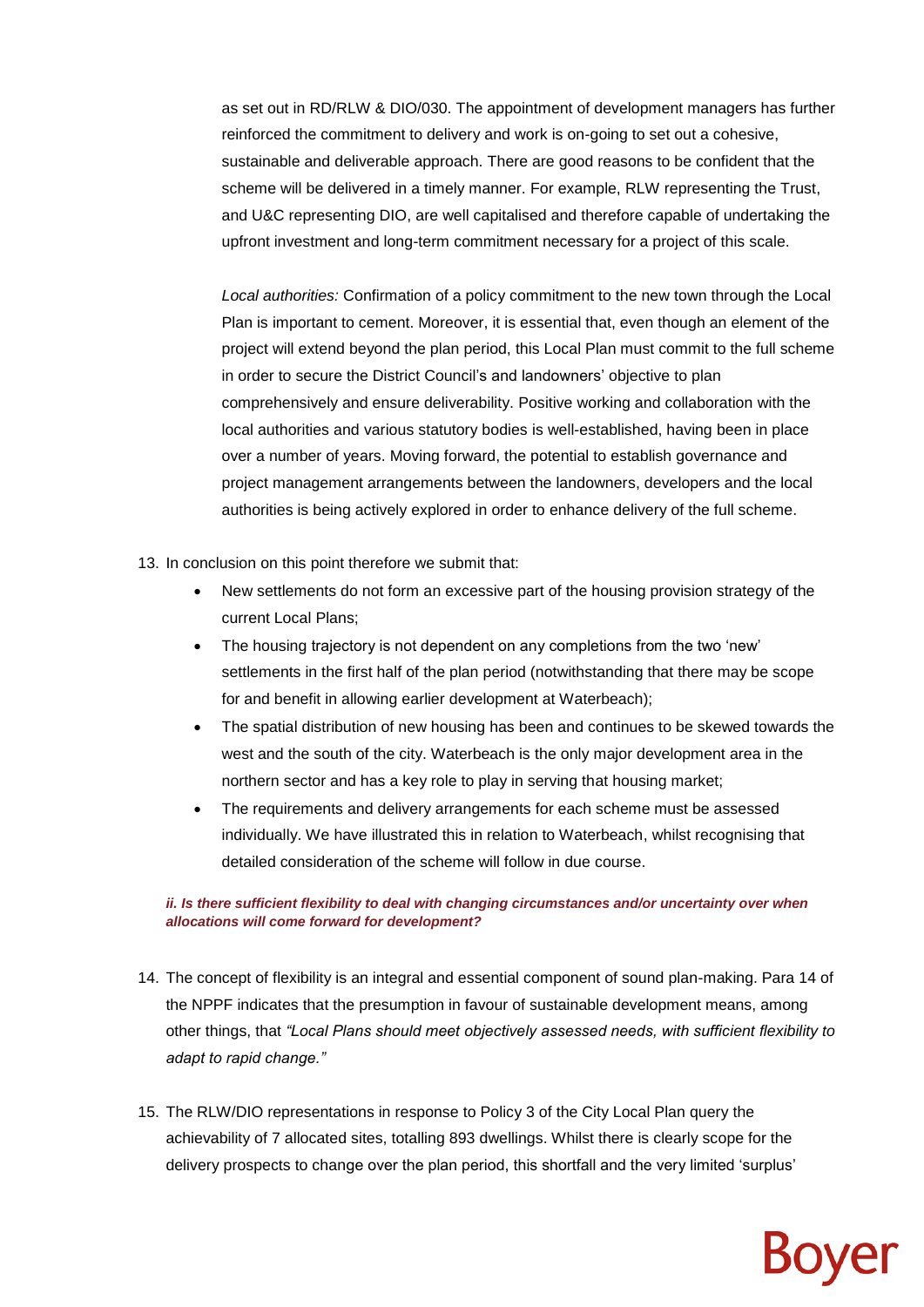margin identified in the Plan (Table 2.3) indicate a clear lack of flexibility. Moreover the Plan contains no real mechanism to address the emergence of a shortfall if and when it arises. The monitoring arrangements set out in Appendix M (in relation to both Policy 3 and Policy 4 (Green Belt) offer only the prospect of *'further engagement with landowners/developers'*.

- 16. Given the difficulty of identifying additional development opportunities within the city's administrative area (both because of constraints within the built up area and a tight Green Belt boundary at its edge) the task of providing flexibility and identifying additional opportunities for housing to meet objectively assessed needs must realistically fall on South Cambridgeshire. Hence the need for arrangements to be agreed between the two authorities.
- 17. The South Cambs Local Plan relies on Policy S/12 to provide flexibility, seeking to address any shortfalls in provision by a range of measures including a review of existing commitments, actions to accelerate delivery, or even a review of the Local Plan. Of these measures those relating to current commitments and allocations are best able to provide a timely response to changing circumstances. The identification of new sites, and/or a review of the Local Plan, on the other hand is an inevitably long and uncertain process.
- 18. Uniquely among the components of housing supply, Policy S/12 introduces phasing restrictions in respect of the two new settlement schemes at Waterbeach and Bourn. In respect of Waterbeach RLW/DIO have submitted through their representations that it is entirely realistic to plan for housing completions from 2021, making a total of 3,500 in the plan period as opposed to 1,400 assumed in the Council's trajectory (see para 5 above). This plainly introduces a welcome additional element of flexibility into the strategy and reduces risks of non-delivery, consistent with NPPF paragraph 14, and we submit that it should be reflected in a change to Policy S/12 as set out in our duly-made representations.
- 19. At present Policy S/12 indicates that an earlier start at Waterbeach could be contemplated through a review of the Local Plan. This is a purely policy-based constraint that pays no regard to the feasibility of bringing development forward sooner, nor of the benefits of doing so in terms of the robustness of the housing trajectory. The latter consideration is reflected in Policy SS/5 which acknowledges the potential for earlier release in order to maintain a five year supply.
- 20. Furthermore, there is not only an obligation on local planning authorities to maintain a five year supply of housing land, but also to plan positively in order to significantly boost the supply of housing. In this context there is no basis for imposing a policy constraint on the amount of housing that can be delivered on a site which in other respects is sustainable. Instead policy should be flexible to respond to market demand.
- 21. The Local Plan envisages that the detailed planning of the Waterbeach New Town will take place through an Area Action Plan which, on the basis of the current Local Development Scheme,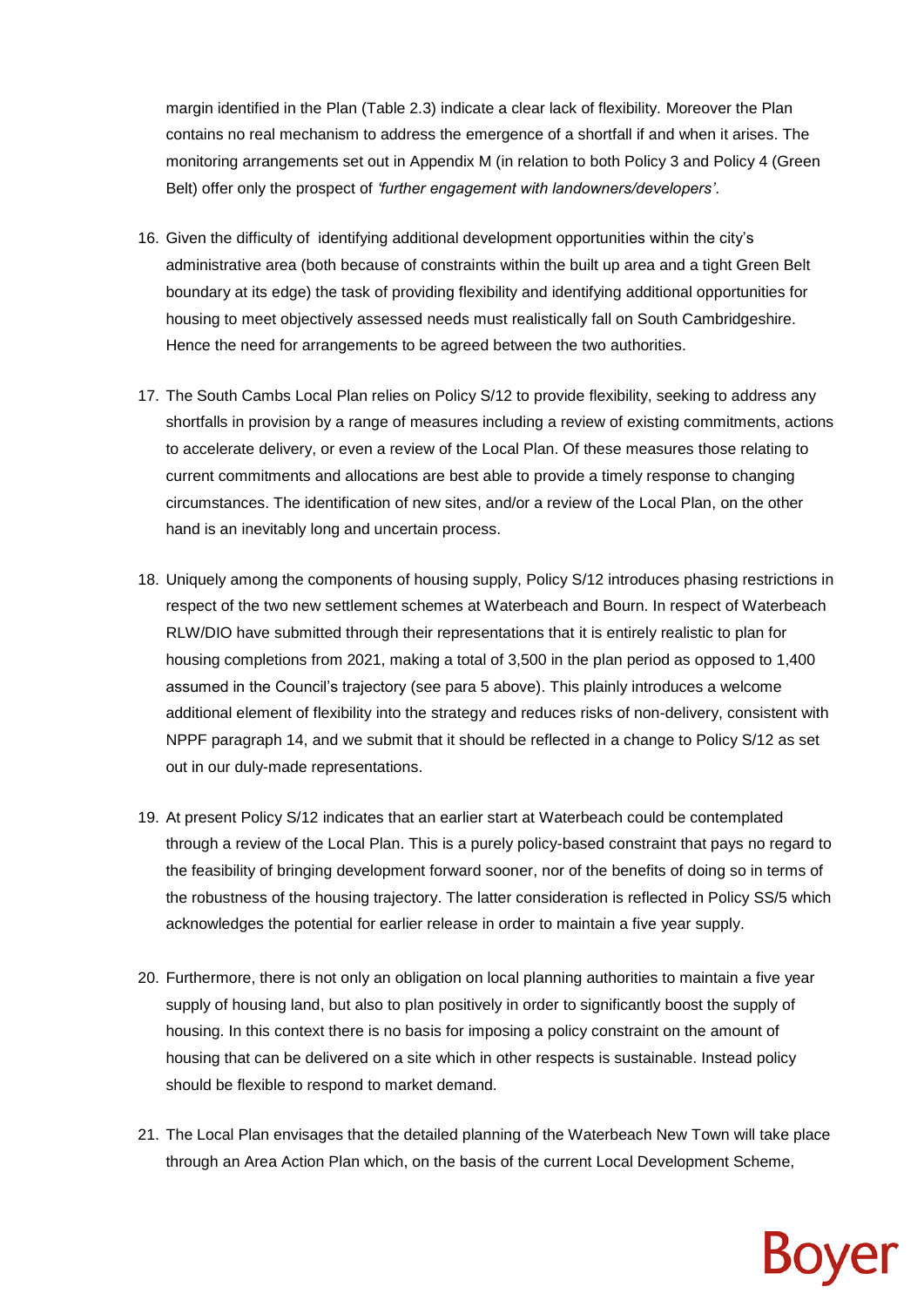would be completed by Spring 2020. Directed by the Inspector's findings on the most effective contribution that Waterbeach can make to the housing trajectory, it is plainly possible to vary this approach, eg. by bringing forward the AAP programme, preparing a planning application in parallel with the later stages of the AAP, or substituting a different process (such as SPD or development brief).

22. Those matters are not for debate at this stage but emphasise the scope within the detailed planning process to harness the evident feasibility of Waterbeach to deliver housing earlier in the plan period and thereby introduce an important element of flexibility to the strategy.

#### **Matter 8B**

# **Will the Plans ensure a rolling five year supply of specific deliverable sites in accordance with paragraph 47 of the Framework?**

23. The following submissions respond briefly to issues raised by the Inspector under questions (iii) and (vi).

#### *Combined or separate housing trajectories? (iii)*

- 24. We do not question that Cambridge and South Cambridgeshire taken together represent a logical housing market area for assessment purposes. Para 47 of the NPPF requires local authorities to ensure that their Local Plans meet the full objectively assessed needs of the housing market area. Thus it is reasonable that the housing needs are assessed on this basis and clearly the two authorities would be failing to discharge their duty to co-operate (NPPF para 178) if they did not do so.
- 25. We do not however accept that this absolves the authorities from the need to plan for and monitor the achievement of requirements on a district-specific basis. The alternative could only be pursued through the medium of a joint Local Plan. Maintaining individual trajectories should nevertheless proceed in parallel with on-going co-operation by which changing circumstances can more effectively be monitored and addressed. This emphasises the importance of ensuring that there is sufficient flexibility in the strategy (see question (ii) above). It is the case that large scale strategic sites, once they begin to be implemented, are a positive and flexible way of maintaining a five year supply.

## *Sedgefield v Liverpool? (vi)*

*26.* The thrust of national policy is *"to boost significantly the supply of housing"*. The 'Sedgefield' approach is the more closely aligned with this objective. Whilst there have been decisions in the past giving support to either of the alternative approaches, the matter is clarified by Planning Practice Guidance which states that *"Local planning authorities should aim to deal with any*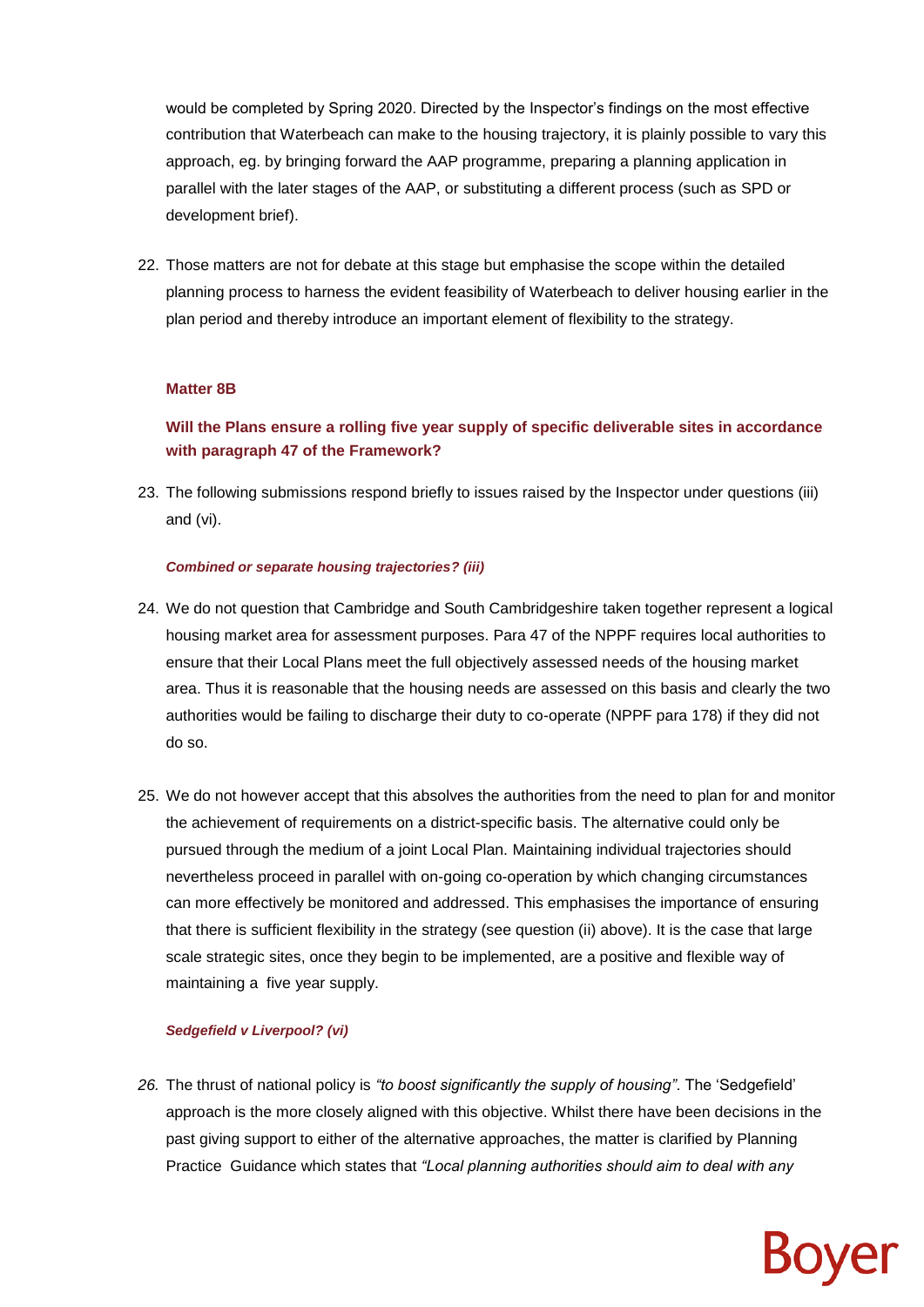*undersupply within the first 5 years of the plan period where possible."<sup>6</sup>* This is a clear endorsement of Sedgefield as the default approach. Again, the matter was addressed in detail at the Waterbeach appeals and the Inspector's conclusion is firmly to this effect.

*Boyer Planning for RLW Estates January 2015*



6 3-035-20140306